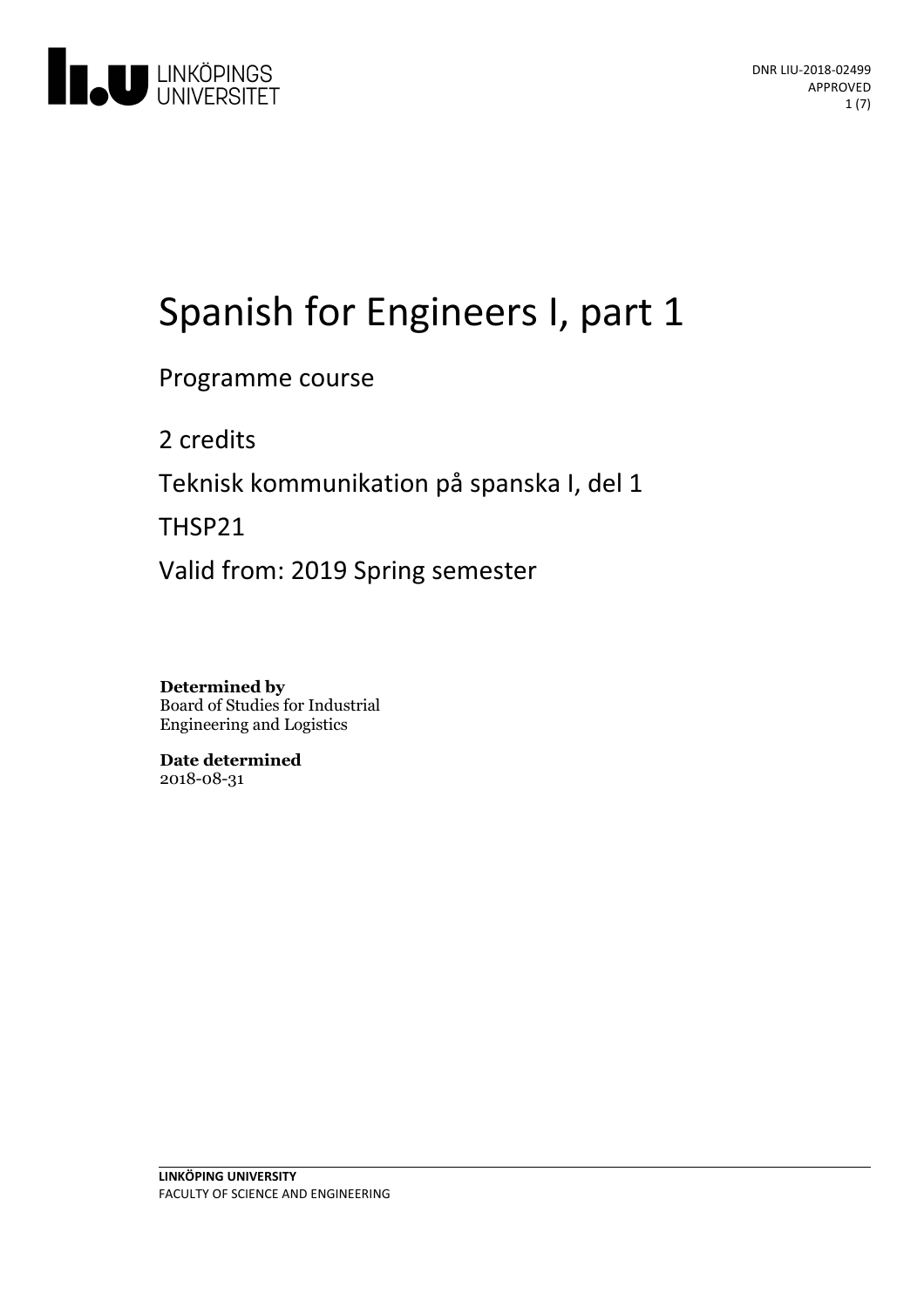# Main field of study

Language and Culture

Course level

First cycle

## Advancement level

 $G_1X$ 

# Course offered for

- Master of Science in Industrial Engineering and Management International
- Master of Science in Applied Physics and Electrical Engineering International
- Master of Science in Industrial Engineering and Management

# Entry requirements

Note: Admission requirements for non-programme students usually also include admission requirements for the programme and threshold requirements for progression within the programme, or corresponding.

### Prerequisites

Minimum Spanish C

# Examination

MUN<sub>1</sub> Oral examination 2 credits U, 3, 4, 5

### Grades

Four-grade scale, LiU, U, 3, 4, 5

# Other information

Supplementary courses: Spanish for Engineers I - part 2

Department Institutionen för ekonomisk och industriell utveckling

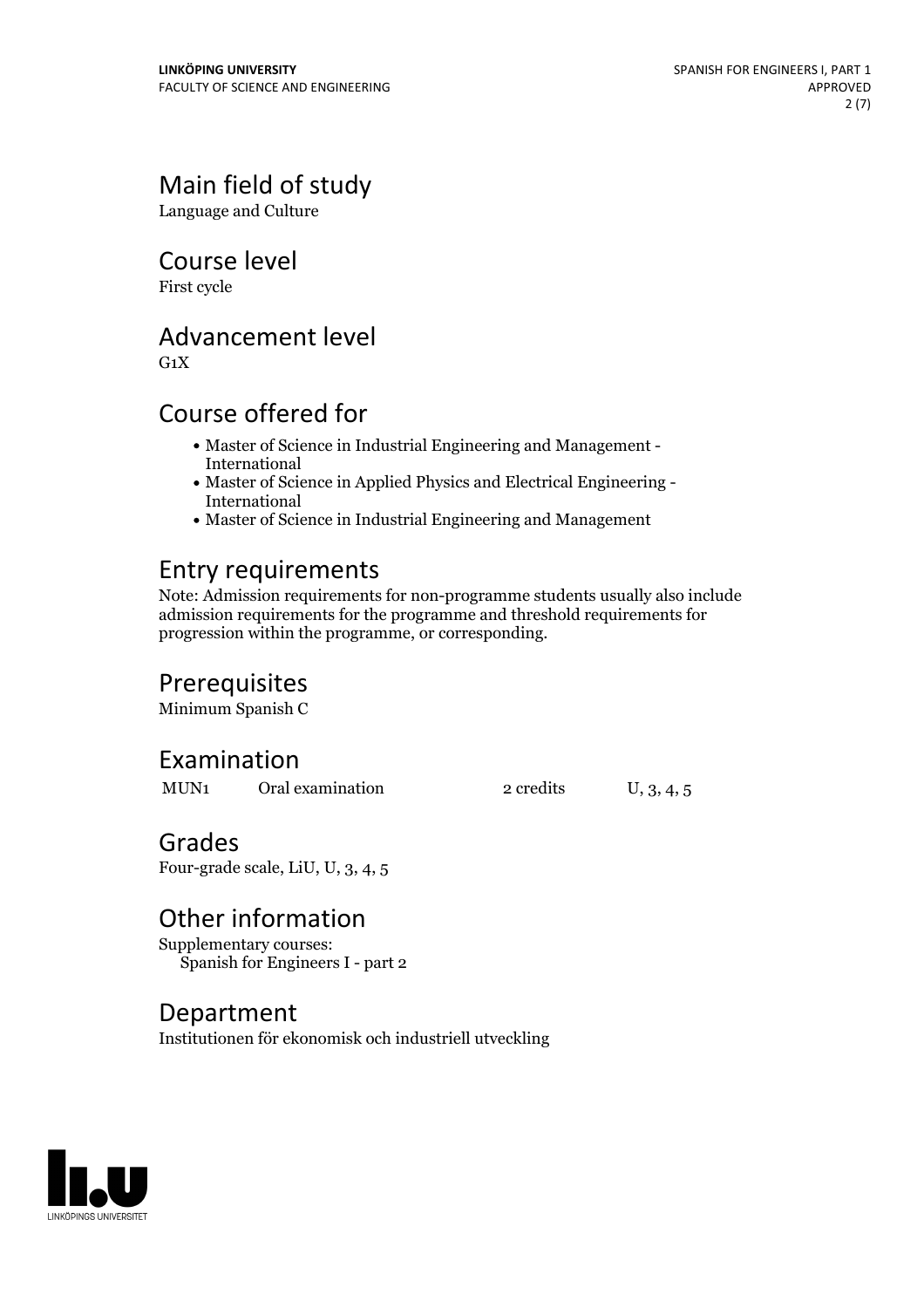# Director of Studies or equivalent

Johan Holtström

### Examiner

Marisol Arias-Abrahamsson

# Education components

Preliminary scheduled hours: 16 h Recommended self-study hours: 37 h

### Course literature

Kompendier. Faställs senare.

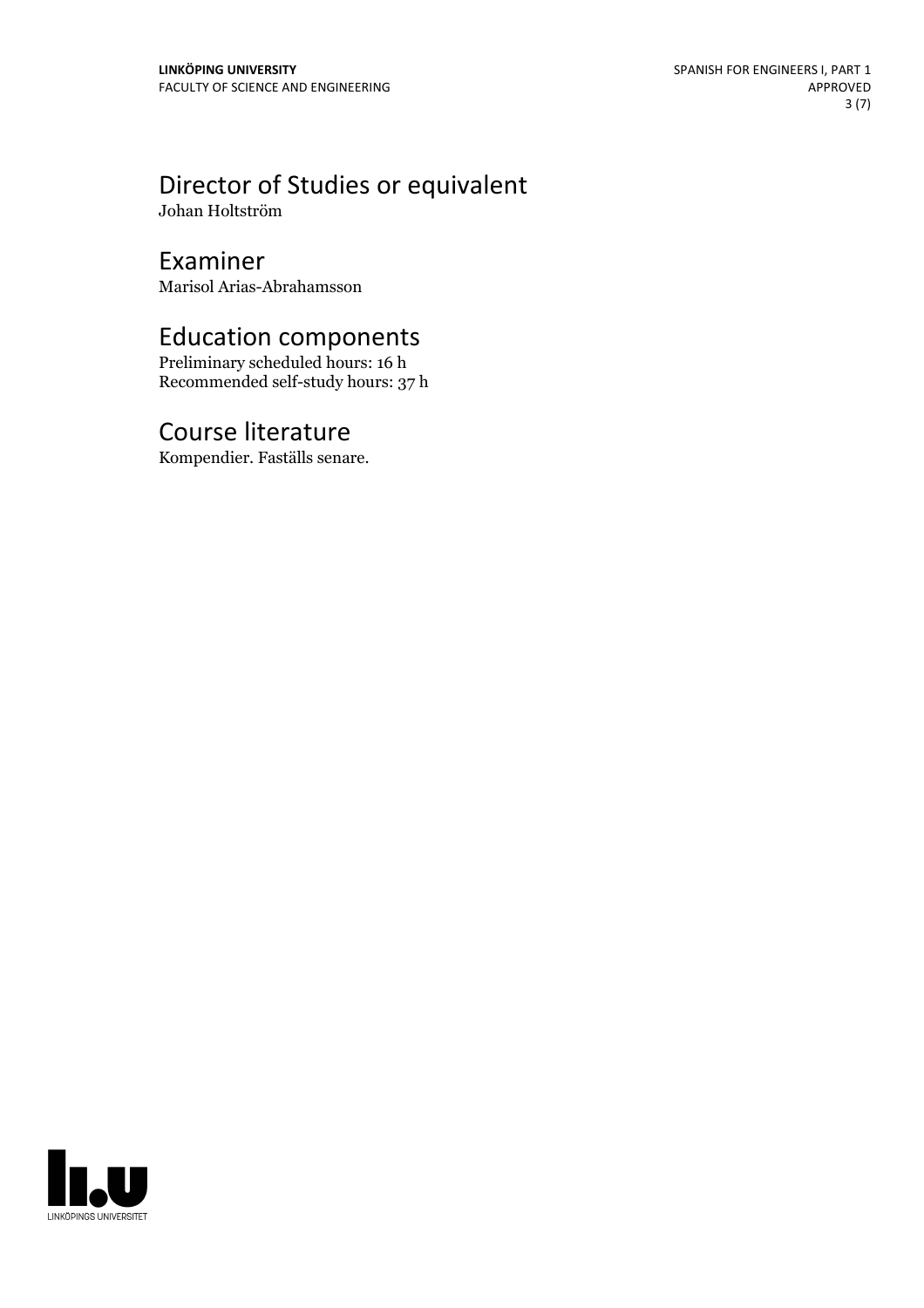# **Common rules**

### **Course syllabus**

A syllabus has been established for each course. The syllabus specifies the aim and contents of the course, and the prior knowledge that a student must have in order to be able to benefit from the course.

### **Timetabling**

Courses are timetabled after a decision has been made for this course concerning its assignment to a timetable module. A central timetable is not drawn up for courses with fewer than five participants. Most project courses do not have a central timetable.

### **Interrupting a course**

The vice-chancellor's decision concerning regulations for registration, deregistration and reporting results (Dnr LiU-2015-01241) states that interruptions in study are to be recorded in Ladok. Thus, all students who do not participate in a course for which they have registered must record the interruption, such that the registration on the course can be removed. Deregistration from <sup>a</sup> course is carried outusing <sup>a</sup> web-based form: www.lith.liu.se/for-studenter/kurskomplettering?l=sv.

### **Cancelled courses**

Courses with few participants (fewer than 10) may be cancelled or organised in a manner that differs from that stated in the course syllabus. The board of studies is to deliberate and decide whether a course is to be cancelled orchanged from the course syllabus.

### **Regulations relatingto examinations and examiners**

Details are given in a decision in the university's rule book: http://styrdokument.liu.se/Regelsamling/VisaBeslut/622678.

### **Forms of examination**

### **Examination**

Written and oral examinations are held at least three times a year: once immediately after the end of the course, once in August, and once (usually) in one of the re-examination periods. Examinations held at other times are to follow a decision of the board of studies.

Principles for examination scheduling for courses that follow the study periods:

courses given in VT1 are examined for the first time in March, with re-

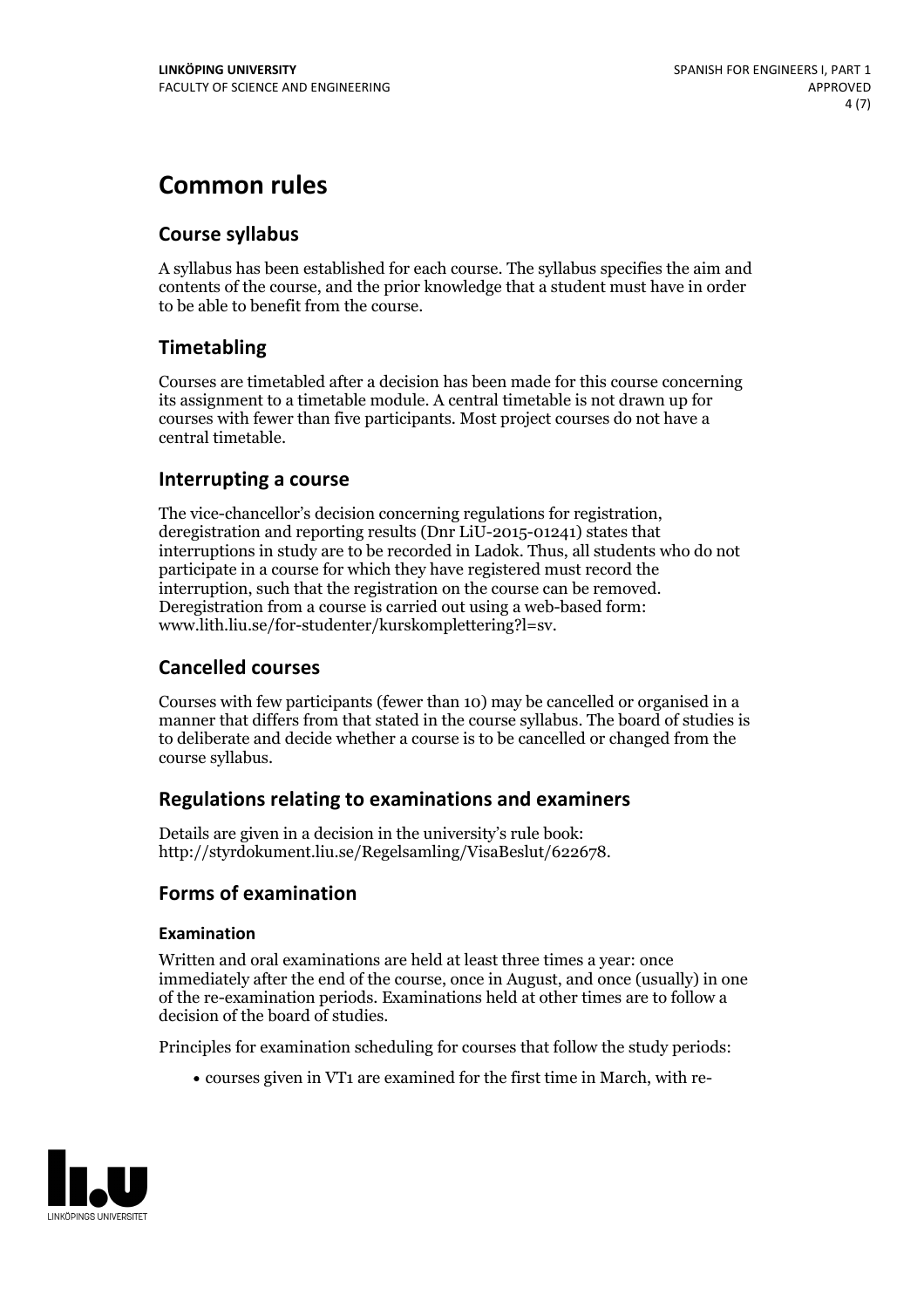examination in June and August

- courses given in VT2 are examined for the first time in May, with re-examination in August and October
- courses given in HT1 are examined for the first time in October, with re-examination in January and August
- courses given in HT2 are examined for the first time in January, with re-examination at Easter and in August.

The examination schedule is based on the structure of timetable modules, but there may be deviations from this, mainly in the case of courses that are studied and examined for several programmes and in lower grades (i.e. 1 and 2).

- Examinations for courses that the board of studies has decided are to be held in alternate years are held only three times during the year in which
- the course is given.<br>• Examinations for courses that are cancelled or rescheduled such that they are not given in one or several years are held three times during the year that immediately follows the course, with examination scheduling that corresponds to the scheduling that was in force before the course was cancelled or rescheduled.<br>• If teaching is no longer given for a course, three examination occurrences
- are held during the immediately subsequent year, while examinations are at the same time held for any replacement course that is given, or alternatively in association with other re-examination opportunities. Furthermore, an examination is held on one further occasion during the next subsequent year, unless the board of studies determines otherwise.<br>• If a course is given during several periods of the year (for programmes, or
- on different occasions for different programmes) the board orboards of studies determine together the scheduling and frequency of re-examination occasions.

#### **Registration for examination**

In order to take an examination, a student must register in advance at the Student Portal during the registration period, which opens 30 days before the date of the examination and closes 10 days before it. Candidates are informed of the location of the examination by email, four days in advance. Students who have not registered for an examination run the risk of being refused admittance to the examination, if space is not available.

Symbols used in the examination registration system:

- \*\* denotes that the examination is being given for the penultimate time.
- \* denotes that the examination is being given for the last time.

#### **Code of conduct for students during examinations**

Details are given in a decision in the university's rule book: http://styrdokument.liu.se/Regelsamling/VisaBeslut/622682.

#### **Retakes for higher grade**

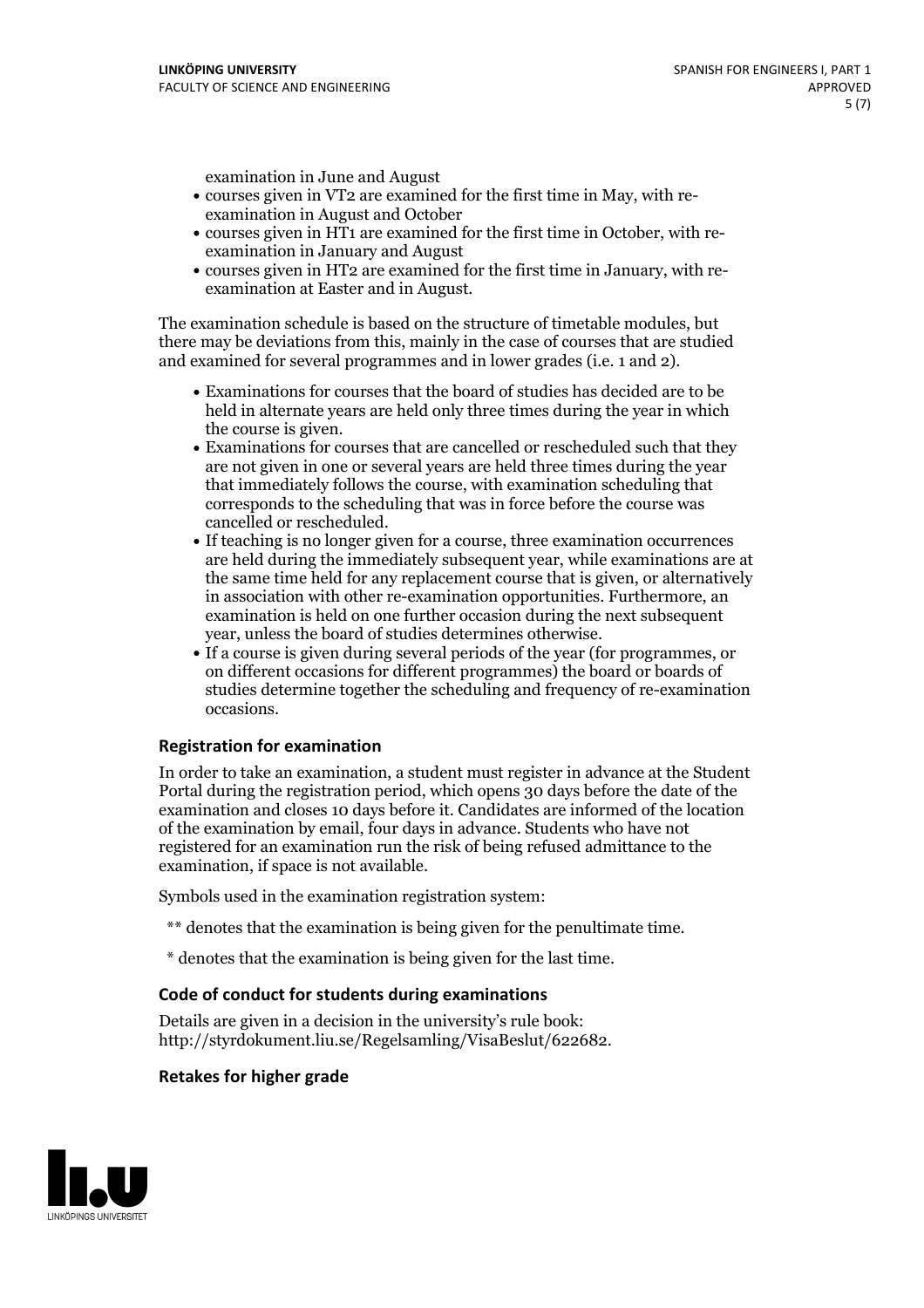Students at the Institute of Technology at LiU have the right to retake written examinations and computer-based examinations in an attempt to achieve a higher grade. This is valid for all examination components with code "TEN" and "DAT". The same right may not be exercised for other examination components, unless otherwise specified in the course syllabus.

### **Retakes of other forms of examination**

Regulations concerning retakes of other forms of examination than written examinations and computer-based examinations are given in the LiU regulations for examinations and examiners, http://styrdokument.liu.se/Regelsamling/VisaBeslut/622678.

#### **Plagiarism**

For examinations that involve the writing of reports, in cases in which it can be assumed that the student has had access to other sources (such as during project work, writing essays, etc.), the material submitted must be prepared in accordance with principles for acceptable practice when referring to sources (references or quotations for which the source is specified) when the text, images, ideas, data, etc. of other people are used. It is also to be made clear whether the author has reused his or her own text, images, ideas, data, etc. from previous examinations.

A failure to specify such sources may be regarded as attempted deception during examination.

#### **Attempts to cheat**

In the event of <sup>a</sup> suspected attempt by <sup>a</sup> student to cheat during an examination, or when study performance is to be assessed as specified in Chapter <sup>10</sup> of the Higher Education Ordinance, the examiner is to report this to the disciplinary board of the university. Possible consequences for the student are suspension from study and a formal warning. More information is available at https://www.student.liu.se/studenttjanster/lagar-regler-rattigheter?l=sv.

#### **Grades**

The grades that are preferably to be used are Fail (U), Pass (3), Pass not without distinction  $(4)$  and Pass with distinction  $(5)$ . Courses under the auspices of the faculty board of the Faculty of Science and Engineering (Institute of Technology) are to be given special attention in this regard.

- 1. Grades U, 3, 4, 5 are to be awarded for courses that have written
- examinations. 2. Grades Fail (U) and Pass (G) may be awarded for courses with <sup>a</sup> large degree of practical components such as laboratory work, project work and group work.

#### **Examination components**

- 
- 1. Grades U, 3, 4, <sup>5</sup> are to be awarded for written examinations (TEN). 2. Grades Fail (U) and Pass (G) are to be used for undergraduate projects and other independent work.